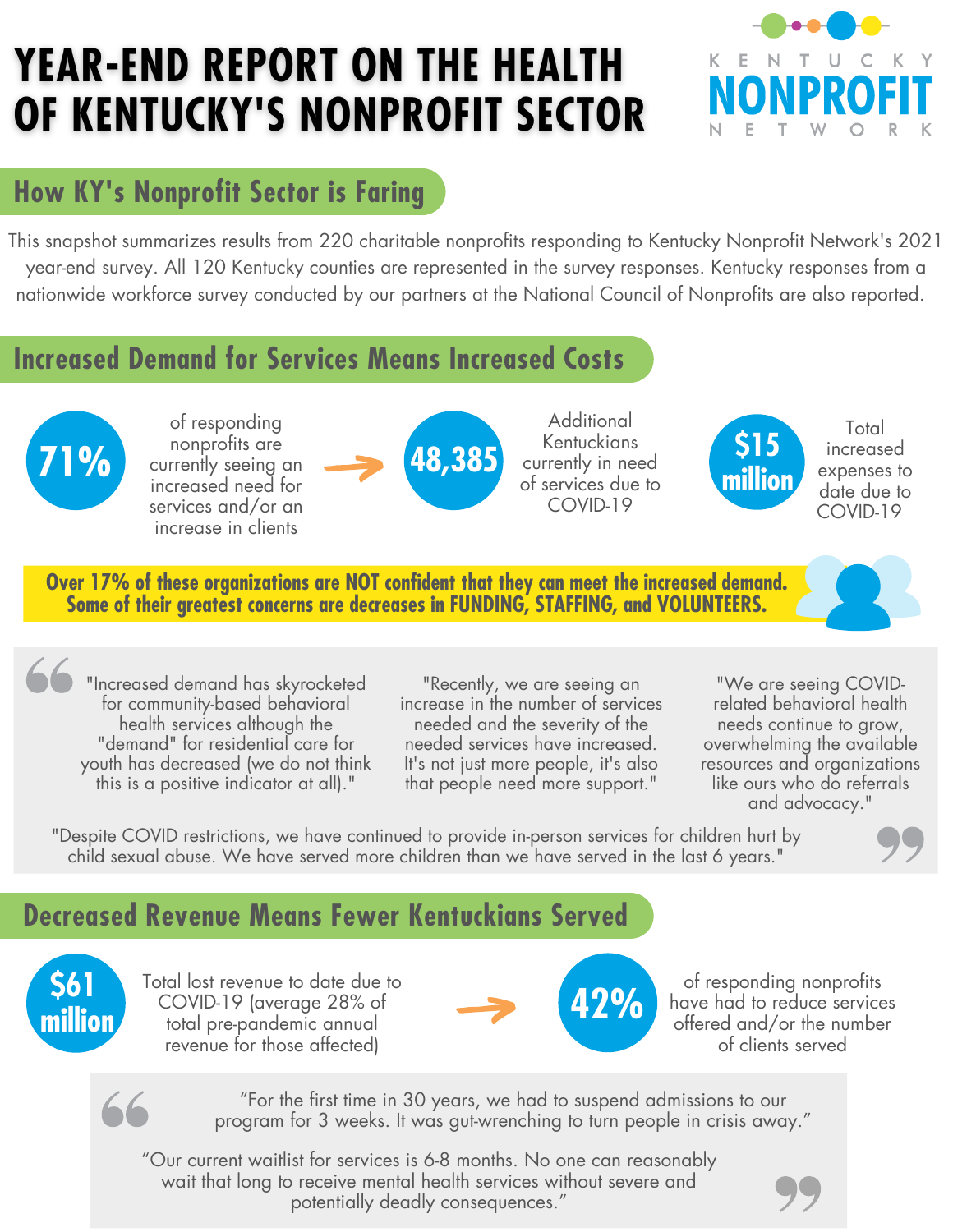# **Staff and Volunteer Shortages Impacting Ability to Provide Services**



of Kentucky respondents of a National Council of Nonprofits survey report that [salary/wage](https://www.councilofnonprofits.org/sites/default/files/documents/nonprofit-workforce-shortages-report.pdf) competition is affecting their organization's ability to recruit or retain staff

Other workforce challenges include the inability to find child care, inability to find elder care, and turnover due to burnout, particularly in health and human services nonprofits.

#### **The Impact of Staffing Shortages/ Workforce Issues:**

- Health and human services providers specifically report they cannot attract, hire, and retain enough staff to maintain the services at pre-pandemic or even 2020 levels
- High overtime costs
- High staff turnover
- Low staffing levels
- Limiting program capacity cuts in the numbers of clients served
- Limits on referrals or intake
- Closing programs

 $\overline{\phantom{a}}$ 

- Closing entire organizations
- Inability for organizations who've increased wages to sustain the increased costs long-term

"Our childcare nonprofit is getting calls from families needing care immediately, but due to the staffing shortage and the salary competition, we are unable to operate at full capacity or accept anymore children, in order to maintain adult-child ratios. This means the families cannot return to work. It's a horribly vicious cycle."

"We are seeing higher levels of trauma and need in the community for our services. This is impacting our front line employees negatively through burnout and vicarious trauma. We also run services that require us to have staff available around the clock. It's incredibly difficult to fill night shifts. We cannot compete with retail and fast food establishments who provide much more robust benefits and wages. We don't charge for services so we can't just increase our prices - our contracts with the state must be addressed."



of responding nonprofits say their volunteer program has **53%** decreased and not yet returned to pre-pandemic levels



"Our organization now functions (barely) with one volunteer. We had 25-30 prior to the pandemic."

"Volunteerism increased in 2020 through remote trainings, but now we are seeing a decrease in volunteer recruitment (along with an increase in need for volunteers)."

"Although volunteers were not possible in the first year of the pandemic, we have been able to accommodate volunteers during recent months through thoughtful approaches that encourage social distancing and required mask wearing. Additionally, we offered several volunteer-from-home opportunities."



Kentucky Nonprofit Network  $\begin{matrix} - \\ - \end{matrix}$   $\begin{matrix} \bullet \\ \bullet \\ \end{matrix}$   $\begin{matrix} \bullet \\ \bullet \\ \end{matrix}$  www.kynonprofits.org

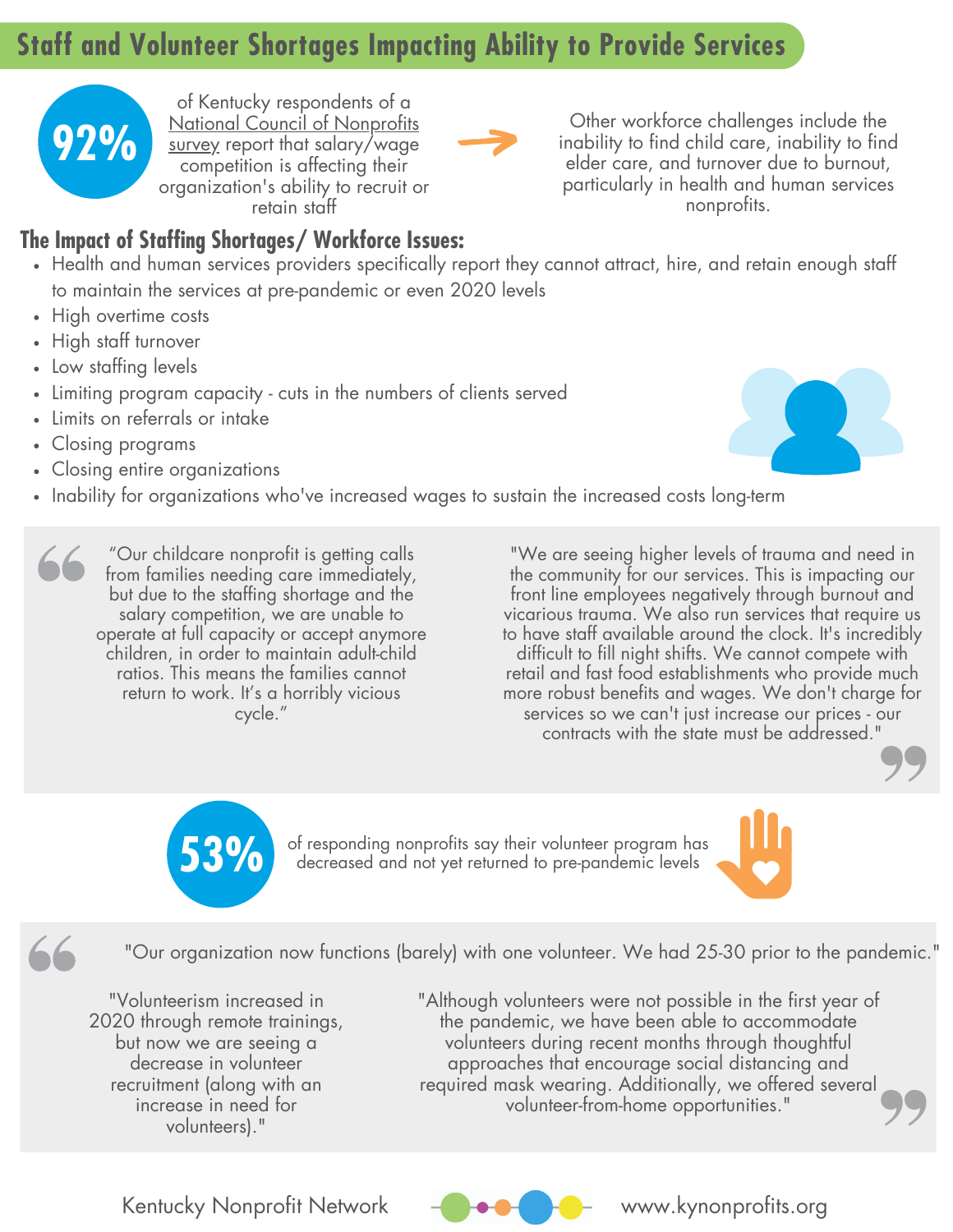# **Financial Pressures, Uncertainty Threaten Operations**

**Top 3 reported causes of financial challenges:** Costs related to pandemic guidelines, including PPE supplies - 67%

Canceled fundraising events and associated costs - 51% Reduction in individual gifts/donations - 31%



### **Nonprofits also faced difficulties in accessing federal COVID relief programs:**

- Explicit exclusion from some programs
- Limited or confusing eligibility

**4%**

- Program structures that weren't built for didn't accommodate nonprofits
- Inaccessible application processes or timelines
- Unanswerable questions for the nonprofit context

**4.1**

**million**

Only 3.7% of all first-round Paycheck Protection Program (PPP) loans went to nonprofits, representing only 7% of loan dollars. In Kentucky, this figure was slightly higher at 4.3%, but only 4.4% of the state's loan dollars.

nonprofit jobs were protected with Paycheck Protection Program loans

Less than 45% of eligible Kentucky nonprofits obtained a Paycheck Protection Program loan

### **Ultimately, a number of barriers left nonprofits with significantly fewer COVID recovery supports than other sectors.**



Sources: "In the Time of [Coronavirus,"](http://johnsoncenter.org/blog/in-the-time-of-coronavirus-how-many-eligible-nonprofits-benefited-from-the-paycheck-protection-program/) July 2020, Dorothy A. Johnson Center for Philanthropy; Community and Economic Development Initiative of Kentucky (CEDIK)

Kentucky Nonprofit Network  $\begin{matrix} -1 \\ -2 \end{matrix}$   $\begin{matrix} -1 \\ -1 \end{matrix}$  www.kynonprofits.org

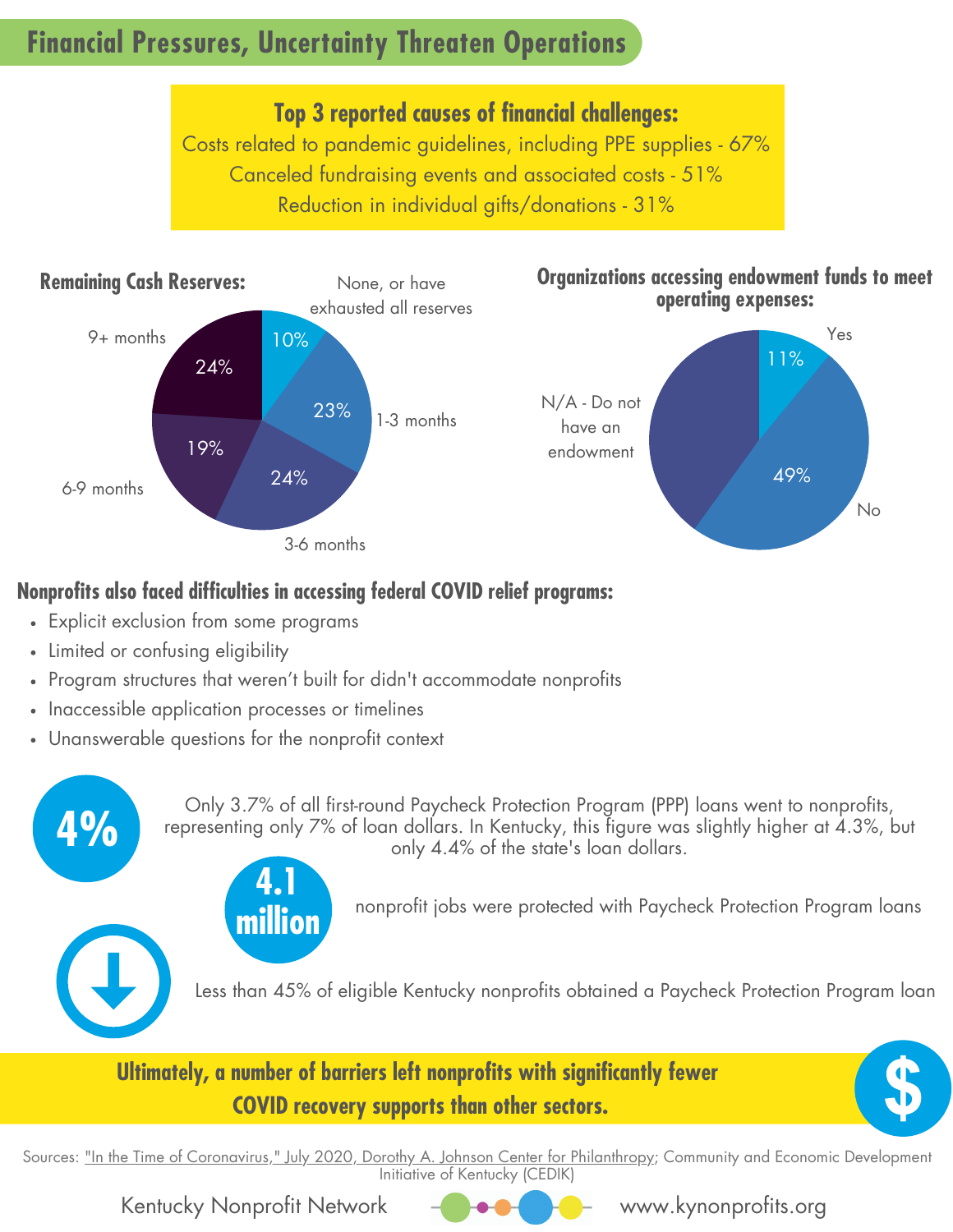of survey respondents report additional relief is needed (26%) or essential (26%) **52%**





**25%** report they are concerned about replacing PPP revenue in <sup>2022</sup>



"Our biggest concern in 2022: replacing the Paycheck Protection Program loan funds we received in 2021 in our 2022 budget."

We have survived with the help of Paycheck Protection Program loans and some other increased support. However, our business model is no longer sustainable as a result of the pandemic and yet, the services are still needed. We cannot survive and deliver services without additional support.

We cannot continue with increased budget cuts, increased referrals, and limited resources. We will not be able to effectively provide services at the current trajectory.

# **Despite the Challenges: Hope for the Sector's Sustainability & Recovery**

We had to change how we engaged the community and as a result, our organization has increased participants in many of our programs."

"We are now offering telehealth due to the pandemic, something we have always wanted to do but had not done. Many of our clients prefer this service."

"We've believed in the power of partnership since our inception 26 years ago, but the pandemic brought our mission and our inclination to develop meaningful collaborations into sharper focus."

"We instituted an 'All Staff Day of Rest' once a month. We close the entire organization and encourage people to take time off for self-care. We found that people were not taking time off to rest because they felt like catching up would be too difficult when they returned. By shutting the entire organization down, people can rest without receiving emails or messages from colleagues."

"Thanks to increased donations, we were able to increase our services by 400%!"

"The neighbors we serve faced unprecedented financial need last year, but we were able to meet the need thanks to increased support from our community and partnerships with other nonprofits."



**A strong nonprofit sector is essential to a full economic recovery in Kentucky.**

Kentucky Nonprofit Network  $\begin{matrix} - & \bullet & \bullet & \bullet \end{matrix}$  www.kynonprofits.org